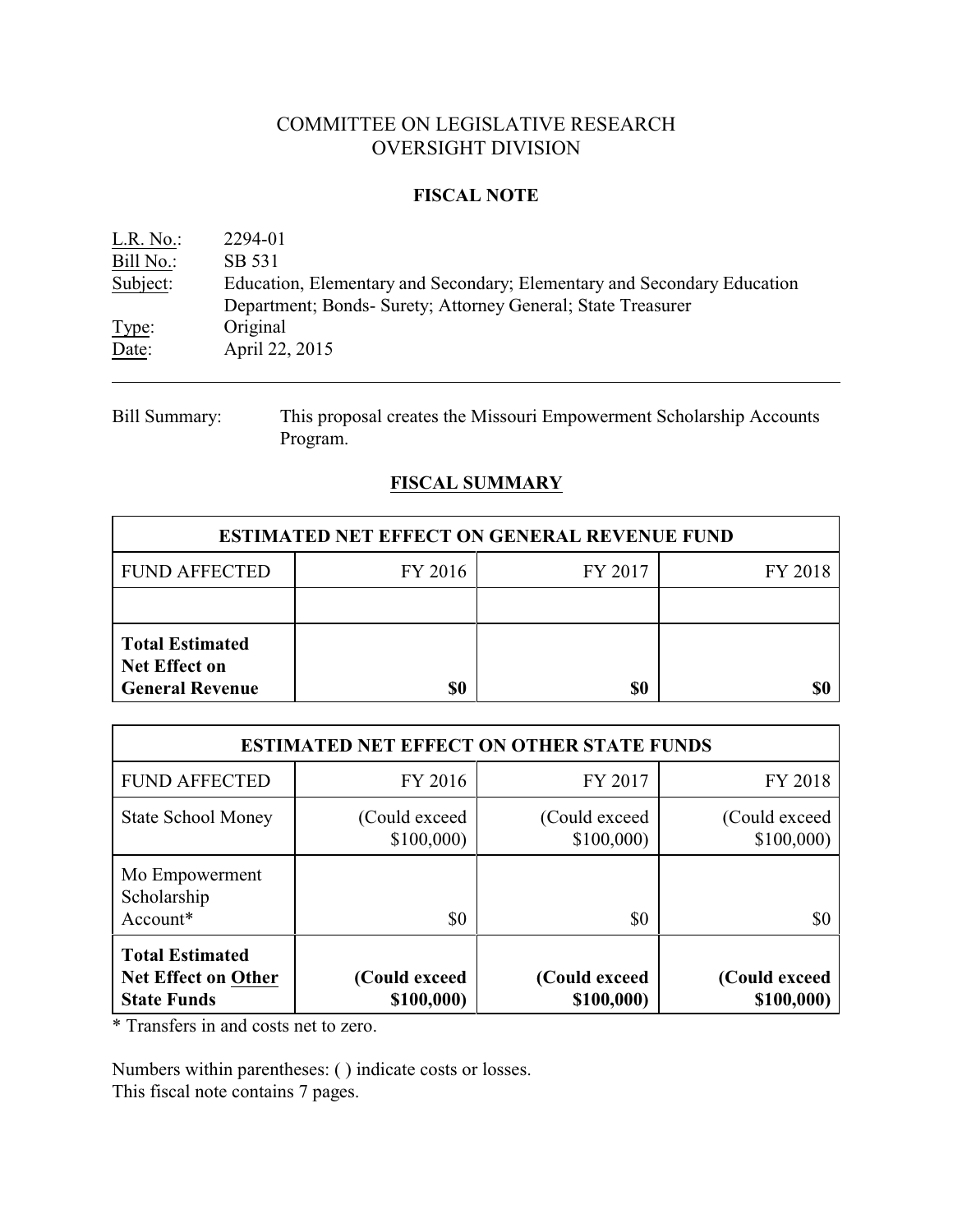L.R. No. 2294-01 Bill No. SB 531 Page 2 of 7 April 22, 2015

| <b>ESTIMATED NET EFFECT ON FEDERAL FUNDS</b>                        |         |         |         |  |  |
|---------------------------------------------------------------------|---------|---------|---------|--|--|
| <b>FUND AFFECTED</b>                                                | FY 2016 | FY 2017 | FY 2018 |  |  |
|                                                                     |         |         |         |  |  |
|                                                                     |         |         |         |  |  |
| <b>Total Estimated</b><br>Net Effect on All<br><b>Federal Funds</b> | \$0     | \$0     |         |  |  |

| <b>ESTIMATED NET EFFECT ON FULL TIME EQUIVALENT (FTE)</b>    |         |         |         |  |  |
|--------------------------------------------------------------|---------|---------|---------|--|--|
| <b>FUND AFFECTED</b>                                         | FY 2016 | FY 2017 | FY 2018 |  |  |
|                                                              |         |         |         |  |  |
|                                                              |         |         |         |  |  |
| <b>Total Estimated</b><br><b>Net Effect on</b><br><b>FTE</b> |         |         |         |  |  |

 $\boxtimes$  Estimated Net Effect (expenditures or reduced revenues) expected to exceed \$100,000 in any Of the three fiscal years after implementation of the act.

| <b>ESTIMATED NET EFFECT ON LOCAL FUNDS</b> |         |         |         |  |
|--------------------------------------------|---------|---------|---------|--|
| FUND AFFECTED                              | FY 2016 | FY 2017 | FY 2018 |  |
| <b>Local Government</b>                    | \$0     | \$0     | \$0     |  |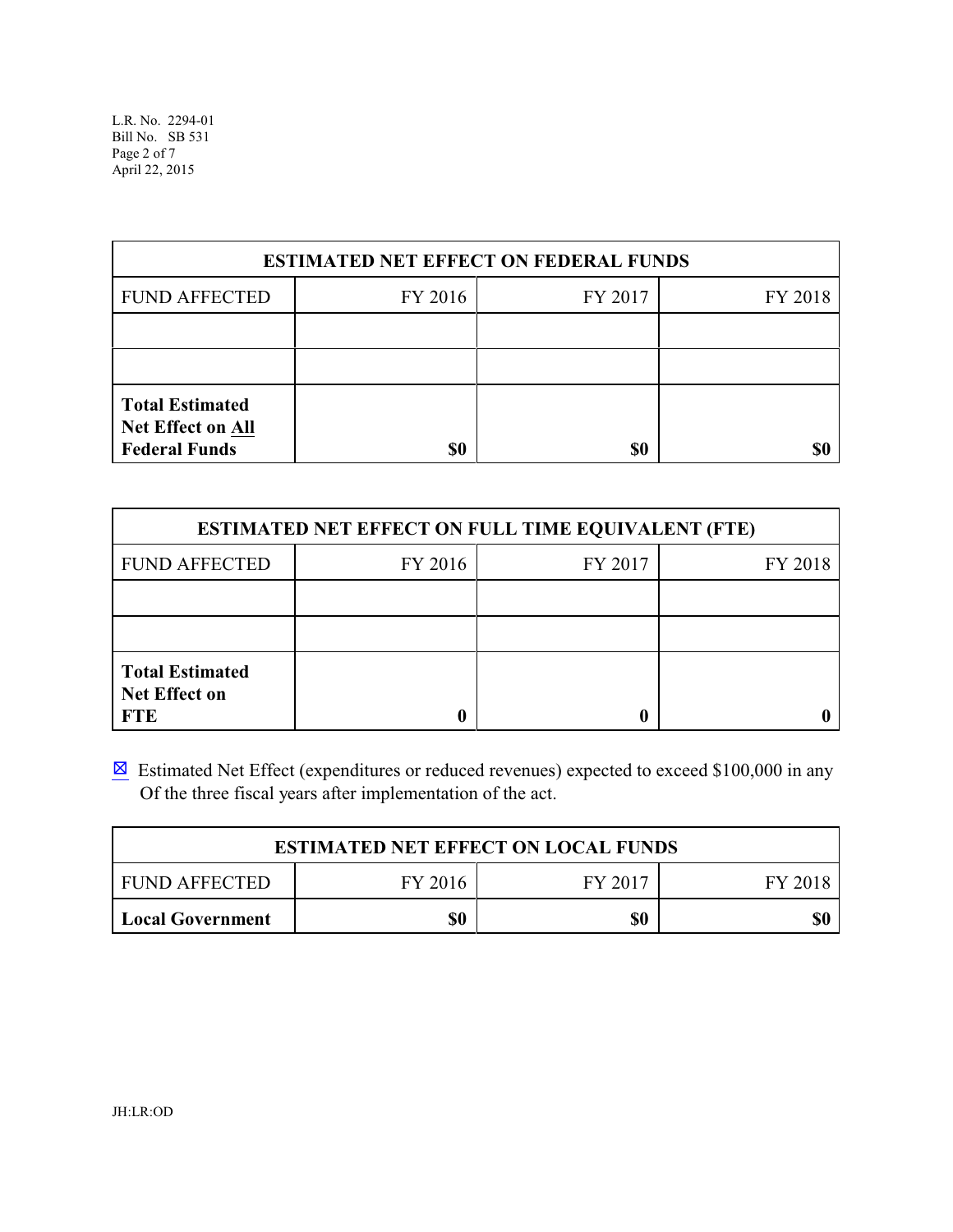L.R. No. 2294-01 Bill No. SB 531 Page 3 of 7 April 22, 2015

### **FISCAL ANALYSIS**

### ASSUMPTION

**Oversight** was unable to receive some of the agency responses in a timely manner due to the short fiscal note request time. Oversight has presented this fiscal note on the best current information that we have or on prior year information regarding a similar bill. Upon the receipt of agency responses, Oversight will review to determine if an updated fiscal note should be prepared and seek the necessary approval of the chairperson of the Joint Committee on Legislative Research to publish a new fiscal note.

Officials at the **Office of the State Treasurer** (**STO**) assume this may have a fiscal impact depending on a few considerations. STO interprets the statute as putting these funds into a "State Fund" that the STO is the custodian of (like all state funds) that is invested like all other state funds. Interest would go to the fund. If this is correct, it is unclear how a Program Manager as laid out in the bill would manage the account. Additionally, the bill appears not to allow for funds to leave the State Treasury to be managed by a Program Manager. Additionally, it is unclear where compensation for the Program Manager would be funded from. Finally, if a program manager is ultimately required, since the fund is administered by DESE, it would seem more appropriate that DESE would contract with a program manager rather than the STO.

Officials at the **Office of the Attorney General** assume that any potential costs arising from this proposal can be absorbed with existing resources.

Officials at the **Office of Prosecution Services (OPS)** assume no measurable impact to OPS. The creation of a new crime creates additional responsibilities for county prosecutors which may in turn result in additional costs which are difficult to determine.

Officials at the **University of Central Missouri** assume the only impact would be from enrollment gains as students could go anywhere. It is not possible to determine a specific impact.

Officials at the **Department of Corrections**, **Department of Higher Education**, **Joint Committee on Administrative Rules**, **Missouri State University**, **State Technical College of Missouri** and the **University of Missouri** each assume there is no fiscal impact to their respective organization from this proposal.

**Oversight** assumes this proposal creates the Missouri Empowerment Scholarship Account Fund that will receive money from the State School Money Fund. The Account Fund will distribute the money to schools that provide services outlined in this proposal as well as pay the expenses of the Office of the State Treasurer and Department of Elementary and Secondary Education for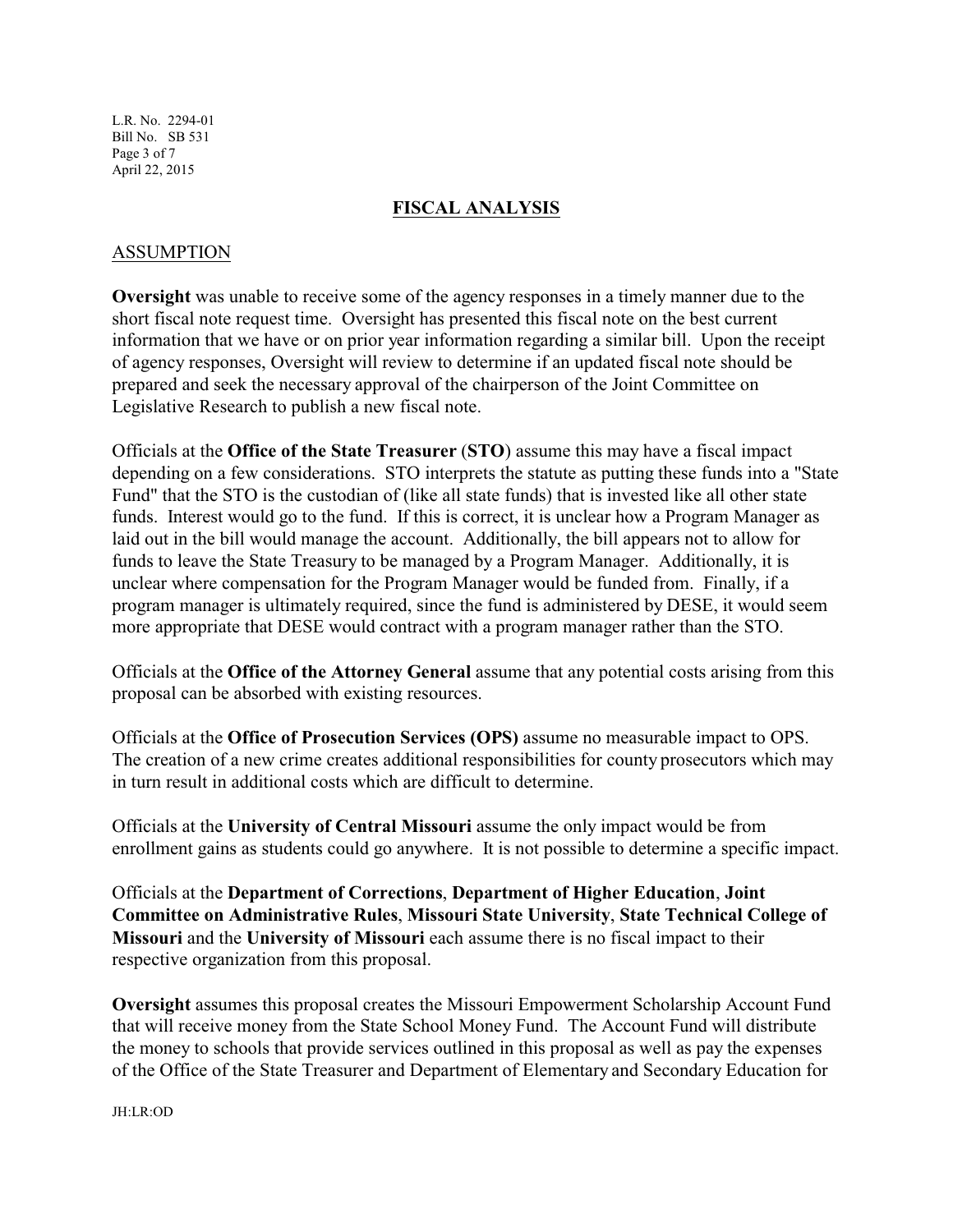L.R. No. 2294-01 Bill No. SB 531 Page 4 of 7 April 22, 2015

# ASSUMPTION (continued)

administration of this program. Oversight assumes all money received in the Missouri Empowerment Scholarship Account Fund will be used as proposed and the Fund will net to zero.

| FISCAL IMPACT - State Government                                                                 | FY 2016<br>$(10 \text{ Mo.})$ | FY 2017       | FY 2018       |
|--------------------------------------------------------------------------------------------------|-------------------------------|---------------|---------------|
| <b>STATE SCHOOL MONEY FUND</b>                                                                   |                               |               |               |
| Transfer Out - to Missouri Empowerment                                                           | (Could exceed                 | (Could exceed | (Could exceed |
| Scholarship Account Fund                                                                         | \$100,000                     | \$100,000     | \$100,000     |
| <b>ESTIMATED NET EFFECT ON</b>                                                                   | (Could exceed                 | (Could exceed | (Could exceed |
| <b>STATE SCHOOL MONEY FUND</b>                                                                   | \$100,000)                    | \$100,000)    | \$100,000)    |
| <b>MISSOURI EMPOWERMENT</b><br><b>SCHOLARSHIP ACCOUNT FUND</b>                                   |                               |               |               |
| Transfer In - from the State School                                                              | Could exceed                  | Could exceed  | Could exceed  |
| Money Fund                                                                                       | \$100,000                     | \$100,000     | \$100,000     |
| Costs - Missouri Empowerment                                                                     | (Could exceed                 | (Could exceed | (Could exceed |
| <b>Scholarship Account Transfers</b>                                                             | \$100,000                     | \$100,000     | \$100,000     |
| Costs - State Treasurer administration                                                           | (Could exceed                 | (Could exceed | (Could exceed |
| expenses                                                                                         | \$100,000                     | \$100,000     | \$100,000     |
| Costs - DESE administration expenses                                                             | (Could exceed                 | (Could exceed | (Could exceed |
|                                                                                                  | \$100,000)                    | \$100,000)    | \$100,000)    |
| <b>ESTIMATED NET EFFECT ON</b><br><b>MISSOURI EMPOWERMENT</b><br><b>SCHOLARSHIP ACCOUNT FUND</b> | \$0                           | \$0           | <b>\$0</b>    |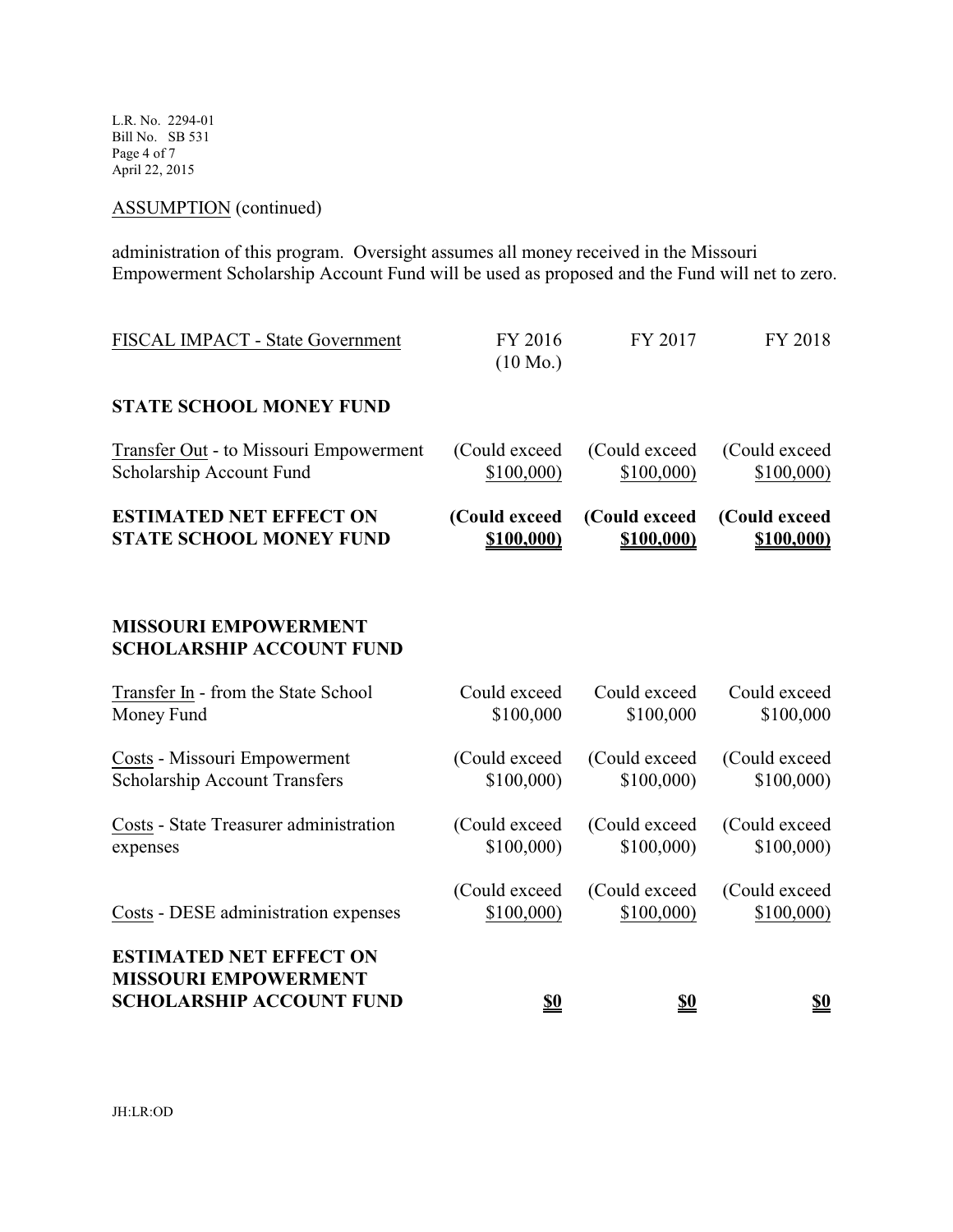L.R. No. 2294-01 Bill No. SB 531 Page 5 of 7 April 22, 2015

| FISCAL IMPACT - Local Government | FY 2016<br>$(10 \text{ Mo.})$ | FY 2017    | FY 2018    |
|----------------------------------|-------------------------------|------------|------------|
|                                  | <u>\$0</u>                    | <u>\$0</u> | <u>\$0</u> |

### FISCAL IMPACT - Small Business

No direct fiscal impact to small businesses would be expected as a result of this proposal.

### FISCAL DESCRIPTION

This act creates the Missouri Empowerment Scholarship Accounts Program. For each qualified student, the Department of Elementary and Secondary Education will deduct an amount equal to ninety percent of the state adequacy target from the student's district of residence's state aid and place this money into an account for the parent to use for certain educational expenses.

A student is eligible to receive funds in a Missouri Empowerment Scholarship Account if he or she meets any of the following criteria: is identified as having a disability under Section 504 of the Rehabilitation Act of 1973; is identified as having a disability, as described in the act; is a child with a disability eligible to receive services under the Individuals with Disabilities Education Act; is a ward of the juvenile court under certain circumstances; or is eligible to begin kindergarten. To be eligible, a student must also have attended a public school as a full-time student for at least the first one hundred days of the prior school year and who transferred from a public school under a contract to participate in the program or previously participated in the program. A child who is eligible to begin kindergarten is exempt from the requirement of prior public school attendance or prior program participation.

The student's parent or guardian may use the money in the account for the following purposes: tuition or fees at a qualified school; textbooks required by a qualified school; educational therapies or services; tutoring services; curriculum; tuition or fees for a nonpublic online learning program; fees for certain standardized tests; contributions to a 529 plan; tuition or fees at an eligible postsecondary institution; textbooks required by an eligible postsecondary institution; fees for management of the empowerment account; services provided by a public school; and insurance or surety bond payments required by the Department of Elementary and Secondary education.

The parent of a qualified student must sign an agreement to provide an education for the student in at least reading, grammar, mathematics, social studies, and science, not enroll the student in a school operated by a district or in a charter school, release the district of residence from the obligation of educating the student, use the Missouri Empowerment Scholarship Account money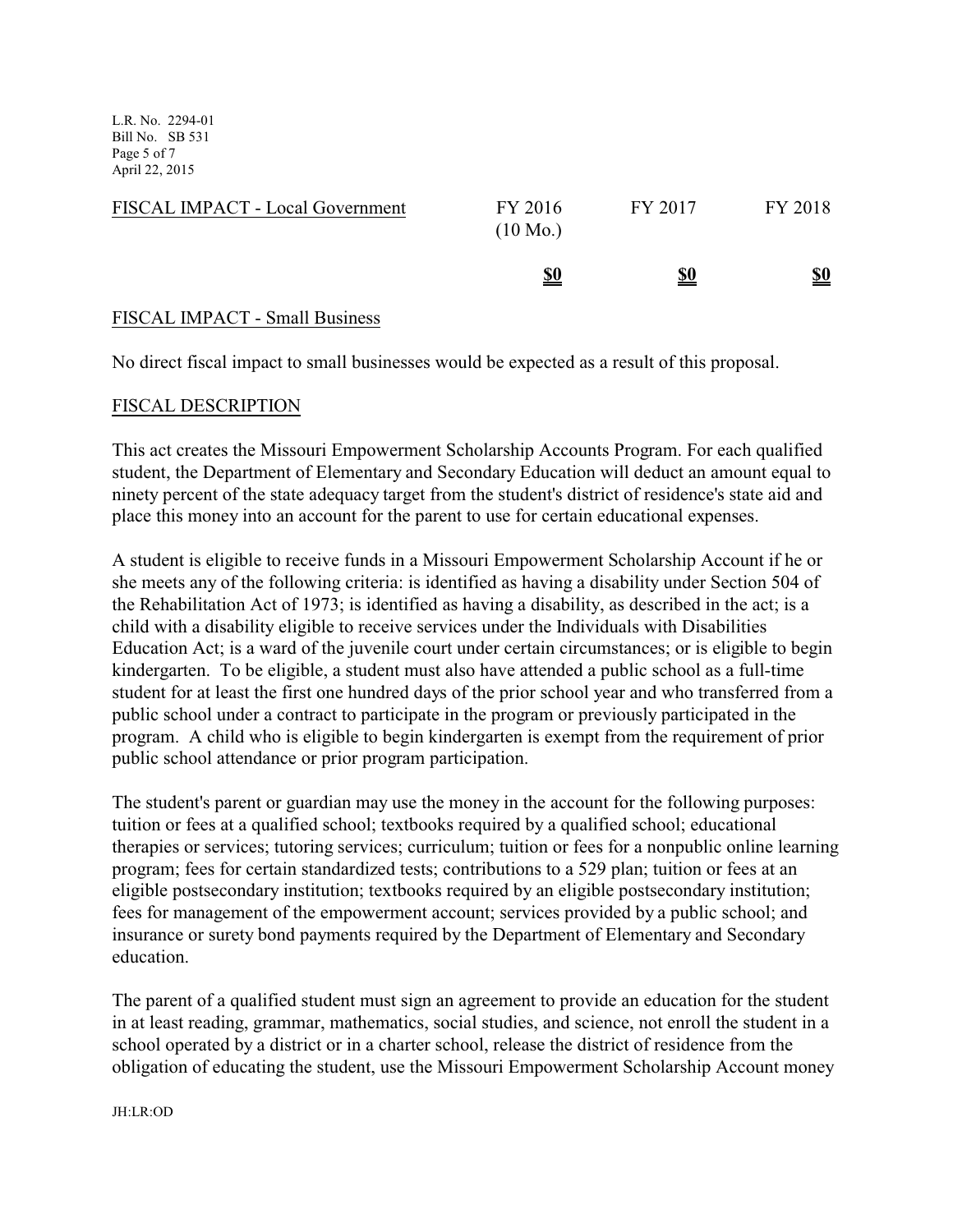L.R. No. 2294-01 Bill No. SB 531 Page 6 of 7 April 22, 2015

### FISCAL DESCRIPTION (continued)

for only specified purposes, and not use the funds for computer hardware, transportation, or consumable education supplies. Each account holder must comply with a surety bond requirement, to be established by the Department of Elementary and Secondary Education.

The Department of Elementary and Secondary Education may retain up to five percent of the funds transferred for each student for administration purposes. Of this five percent, one percent will be used to cover the State Treasurer's costs.

The Department of Elementary and Secondary Education must conduct or contract for an annual audit of accounts to ensure compliance. A parent or guardian may be disqualified from program participation, if after a hearing before the Commissioner of Education, the parent or guardian is found to have committed an intentional program violation. The Department may refer cases of substantial misuse of monies to the Attorney General.

This act creates the offense of savings account fraud, which is a Class A misdemeanor.

This program will sunset after six years unless re-authorized.

This legislation is not federally mandated, would not duplicate any other program and would not require additional capital improvements or rental space.

#### SOURCES OF INFORMATION

Department of Corrections Department of Higher Education Joint Committee on Administrative Rules Missouri State University Office of the Attorney General Office of Prosecution Services State Technical College of Missouri University of Central Missouri University of Missouri

Michy Wilson

JH:LR:OD